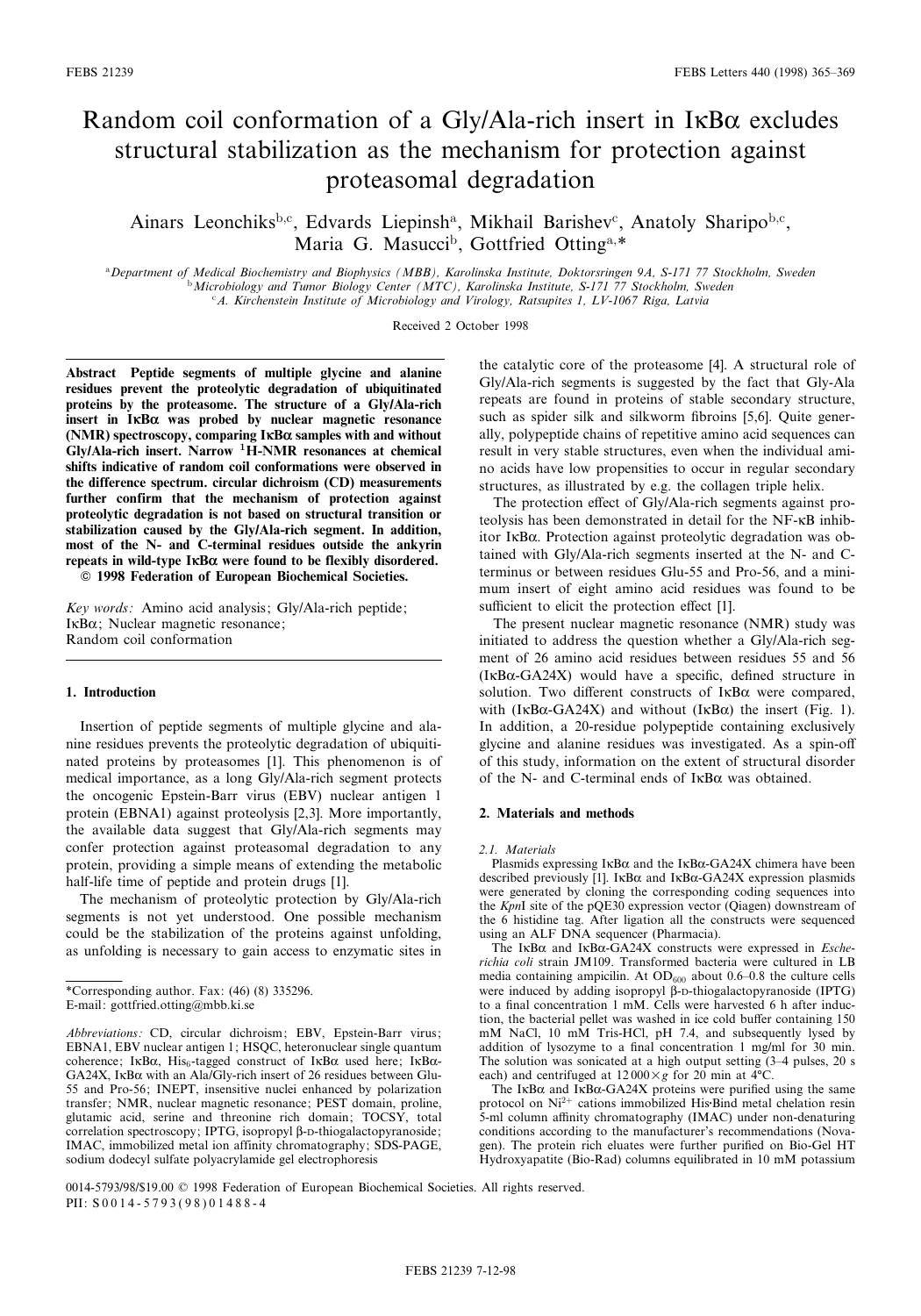phosphate buffer, pH 7.3. The columns were washed with 10 bed volumes of 10 mM buffer and eluted with 35 mM buffer. Eluted protein fractions were collected and concentrated in Centricon-30 centrifugal concentrators (Amicon). The protein concentration was measured by the PCA assay (Pierce). The purity of the protein preparation was assessed by fractionation in 10% sodium dodecyl sulfatepolyacrylamide gel electrophoresis (SDS-PAGE) and Coomassie Blue R-250 staining [7]. From a 20-l culture of bacteria, approximately 20 mg of highly purified His<sub>6</sub>-tagged IKB $\alpha$  protein and approximately 10 mg of highly purified  $His<sub>6</sub>$ -tagged I $\kappa Ba$ -GA24X protein were recovered, respectively.

The 20-residue peptide AGAGGGAGGAGAGGGAGGAG was purchased from Alta Bioscience.

#### 2.2. CD spectroscopy

Circular dichroism (CD) spectra of  $I \kappa B\alpha$  and  $I \kappa B\alpha$ -GA24X were recorded at a protein concentration of 0.5 mg/ml in 5 mM potassium phosphate buffer, pH 7.3, and urea concentration ranging from 0 to 8 M. The CD spectra were recorded using a 1-mm pathlength demountable cell in an Aviv 62DS CD spectrometer at  $25^{\circ}$ C over the wavelength range of 200-240 nm with a step resolution of 1 nm.

#### 2.3. NMR spectroscopy

NMR measurements were performed at 36°C with about 0.1 mM protein solutions in 90% H<sub>2</sub>O/10% D<sub>2</sub>O containing 10 mM sodium phosphate buffer and 25 mM glycerol at pH 7.1. 2D <sup>1</sup>H-NMR experiments were carried out on a Bruker DMX 600 NMR spectrometer. One-dimensional experiments were recorded with 256 scans with and without presaturation of the water resonance, using the jump-return [8] sequence with an interpulse delay of 100 us for excitation. The non-uniformity of the excitation profile from the jump-return sequence was reversed by multiplication with the inverse excitation pro file after Fourier transformation. Total correlation spectroscopy (TOCSY) [9] experiments were recorded without presaturation, using a clean MLEV-17 mixing sequence preceded and followed by 0.5-ms spin-lock pulses. The spin-lock pulse after the MLEV-17 sequence was followed by a delay of  $100 \mu s$  and a spin-lock pulse of 2 ms duration applied with orthogonal phase to suppress the water resonance [10]. The TOCSY spectra were recorded with  $t_{1\text{max}} = 54 \text{ ms}, t_{2\text{max}} = 128 \text{ ms},$ a mixing time of 50 ms and a total recording time of 4 h each. A gradient-enhanced <sup>13</sup>C-heteronuclear single quantum coherence (HSQC) spectrum [11] was recorded with a 0.4 mM solution of IKB $\alpha$  using  $t_{1\text{max}} = 12.8$  ms,  $t_{2\text{max}} = 157$  ms, relaxation delay of 55 and a total recording time of 2 days. Adiabatic  $180^\circ$  (<sup>13</sup>C) inversion pulses of 300 ms duration were used in the insensitive nuclei enhanced by polarization transfer (INEPT) steps which were tuned to a  $^{1}J_{\text{HC}}$ coupling constant of 140 Hz.

 $-19$ 

#### MRGSHHHHH HGSACELGTA

- **/FQAAERPQE WAMEGPRDGL KKERLLDDRH DSGLDSMKDE EYEQMVKELQ**  $\mathbf{1}$ **ETRLE** GGGAGAGGAGGAGGAGAGGAGAGAVE POEVP RGSEPWKOOL 51 TEDGDSFLHL AIIHEEKALT MEVIROVKGD LAFLNFONNL OOTPLHLAVI 71
- TNOPEIAEAL LGAGCDPELR DFRGNTPLHL ACEOGCLASV GVLTOSCTTP 121
- HLHSILKATN YNGHTCLHLA SIHGYLGIVE LLVSLGADVN AOEPCNGRTA 171
- 221 LHLAVDLONP DLVSLLLKCG ADVNRVTYOG YSPYOLTWGR PSTRIOOOLG

#### 271 QLTLENLQML PESEDEESYD TESEFTEFTE DELPYDICVF GGQRLTL

Fig. 1. Amino acid sequences of the  $I\kappa B\alpha$  and  $I\kappa B\alpha$ -GA24X constructs used in this work. The constructs were identical except for the Gly/Ala-rich insert (in bold). The starting methionine of the natural IKB $\alpha$  sequence is shown in bold and italics. The five putative ankyrin repeats are underlined. The PEST domain is shown in italics. Both constructs included an N-terminal His-tag with a few linker residues. The amino acids are numbered  $-19$  to  $-1$  for the N-terminal His-tag with linker residues, 1-55 for the residues before the Gly/Ala-rich insert, and 56^317 for the residues after the insert. The calculated molecular weights of the  $I\kappa B\alpha$  and  $I\kappa B\alpha$ -GA24X constructs are 37.6 and 39.4 kDa, respectively.



Fig. 2. Comparison of the difference  ${}^{1}$ H-NMR spectrum of IKB $\alpha$ and IKB $\alpha$ -GA24X (both at pH 7.1) with the <sup>1</sup>H-NMR spectrum of a 20-residue Gly/Ala-rich peptide (pH 4.6) at 36°C. The spectra were calibrated with respect to the water signal at 4.7 ppm. a:  $^1$ H-NMR spectrum of IKBa-GA24X. The narrow indol NH resonance of the flexible tryptophan residues is identified. A second, broader resonance is at  $10.22$  ppm. b: Difference between the <sup>1</sup>H-NMR spectra of IKB $\alpha$ -GA24X and IKB $\alpha$ . The signals from the Gly/Alarich insert, including the valine and glutamic acid residue at the Cterminus of the insert (Fig. 1), are identified together with the multiplets from the glycerol in the buffer. c:  ${}^{1}$ H-NMR spectrum of the 20-mer AGAGGGAGGAGAGGGAGGAG. The resonances are assigned 1 = Ala C<sup> $\alpha$ </sup>H, 2 = Gly C<sup> $\alpha$ </sup>H<sub>2</sub>, 3 = C-terminal Ala C<sup> $\alpha$ </sup>H,  $4 = N$ -terminal Gly C<sup> $\alpha$ </sup>H<sub>2</sub>, 5 = C-terminal Ala C<sup> $\beta$ </sup>H<sub>3</sub>, 6 = Ala C<sup> $\beta$ </sup>H<sub>3</sub>. The signal at 1.9 ppm stems from an impurity.

#### 3. Results

#### 3.1. Random coil conformation of the Gly/Ala-rich insert

One-dimensional <sup>1</sup>H-NMR spectra recorded of the IKB $\alpha$ (Fig. 2a) and  $I \kappa B\alpha$ -GA24X constructs were very similar, except that the spectrum of  $I\kappa B\alpha$ -GA24X contained some additional, narrow resonances. These could be individually observed by calculating the difference between the NMR spectra of  $I \kappa B\alpha$ -GA24X and  $I \kappa B\alpha$  (Fig. 2b). The resonances in the difference spectrum were much narrower than expected for proteins with molecular weight above 35 kDa, indicating that the Gly/Ala-rich insert is unstructured with pronounced mobility on the subnanosecond time scale. This conclusion is supported by the following observations: (i) the chemical shifts of the individual glycine and alanine residues of the insert are not resolved, indicating a very similar average chemical environment; (ii) the chemical shifts coincide closely with random coil chemical shifts [12], as can be seen by comparison with the  ${}^{1}$ H-NMR spectrum of a related Gly/Ala-rich peptide (Fig. 2c); (iii) water presaturation almost completely bleached the amide proton signals (data not shown), indicating rapid exchange with the water as expected for a highly solvent ex-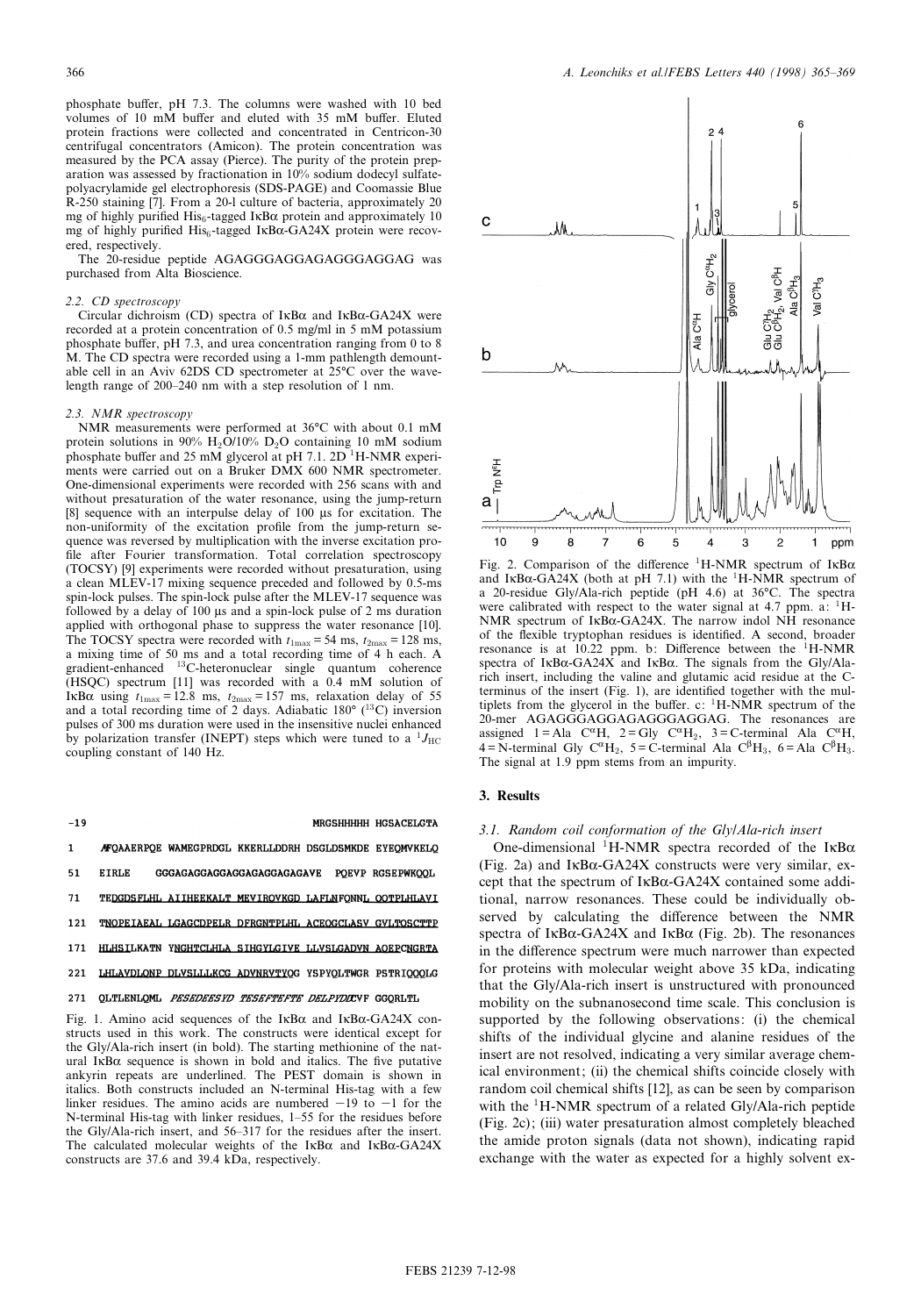

Fig. 3. Selected spectral regions from a TOCSY spectrum of IKB $\alpha$ , pH 7.1, 36°C, recorded without water presaturation. With the mixing time used (50 ms), only the narrow resonances from flexible parts of the molecule are observed. The  $F_1$  frequency of the water resonance is identified by an arrow.

posed polypeptide. Besides the signals from the alanine and glycine residues of the insert, also the resonances of the valine residue of the insert could be identified in the difference spectrum of Fig. 2b. To confirm the resonance assignments in the difference spectrum of Fig. 2b, two-dimensional TOCSY spectra were recorded of  $I\kappa B\alpha$  and  $I\kappa B\alpha$ -GA24X. The difference spectrum showed the expected intraresidual connectivities (data not shown).

The flexible insert did not seem to change the conformation of the rest of  $I \kappa B\alpha$ . Significant changes in chemical shifts would have been expected from any major conformational change, with pronounced negative peak intensity in the difference spectrum as a result. This was not observed. The major peaks in the difference spectrum were positive and could be ascribed solely to the signals from the Gly/Ala-rich insert. Hence, the insert is not only unstructured, but it also acts like an independent domain.

#### 3.2. Conformational stability

CD measurements performed at  $25^{\circ}$ C in the presence of different urea concentrations showed increased unfolding even at the lowest urea concentration used (1 M, data not shown). No significant difference in stability against urea denaturation was observed between  $I\kappa B\alpha$  and  $I\kappa B\alpha$ -GA24X. Therefore, the Gly/Ala-rich insert does not stabilize the conformation of  $I\kappa B\alpha$ .

## 3.3. Flexible segments in  $I$ <sub>KB $\alpha$ </sub>

The TOCSY spectrum of the  $I\kappa B\alpha$  sample without the insert revealed the presence of many amino acid residues with narrow <sup>1</sup>H-NMR resonances. Their amide proton resonances were between 7.7 and 8.6 ppm, as expected for unstructured polypeptide segments. Furthermore, the amide proton resonances gave rise to intense exchange cross peaks with the water signal, indicating high solvent exposure for those flexible residues (Fig. 3). The ankyrin repeats in the centre of the amino acid sequence probably present the rigid core of the protein (Fig. 1). Since NMR linewidths change gradually over the first three flexible residues at the boundary between a rigid domain and a flexible polypeptide segment [13,14], only larger segments with enhanced flexibility can give rise to the narrow linewidths characteristic of peptides with random coil conformation. The flexible segments are therefore expected to comprise the N- and C-terminal ends.

There are several lines of evidence suggesting that most of the 90 N-terminal and 69 C-terminal residues are flexible. First, two of the three tryptophan residues in  $I \kappa B\alpha$  are flexible, as the one-dimensional  ${}^{1}$ H-NMR spectrum shows narrow (ca. 13 Hz linewidth) and broad (ca. 40 Hz) signals of tryptophan indol NHs at a ratio of 2:1 (Fig. 1). Second, there is at least one flexible isoleucine residue, as revealed by cross peaks with narrow linewidths in the <sup>13</sup>C-HSQC spectrum (Fig. 4). Third, there are cross peaks for all 20 amino acid residues in the <sup>13</sup>C-HSQC spectrum, all of them at random coil chemical shifts (Table 1).

## 3.4. Amino acid analysis of flexible polypeptides by  $^{13}$ C-HSQC

Intensity measurements of <sup>13</sup>C-HSQC cross peaks may present a method for semi-quantitative analysis of the amino acid composition of flexible polypeptide segments. Since random coil conformations entail similar chemical environments, each cross peak contains the signal intensity from identical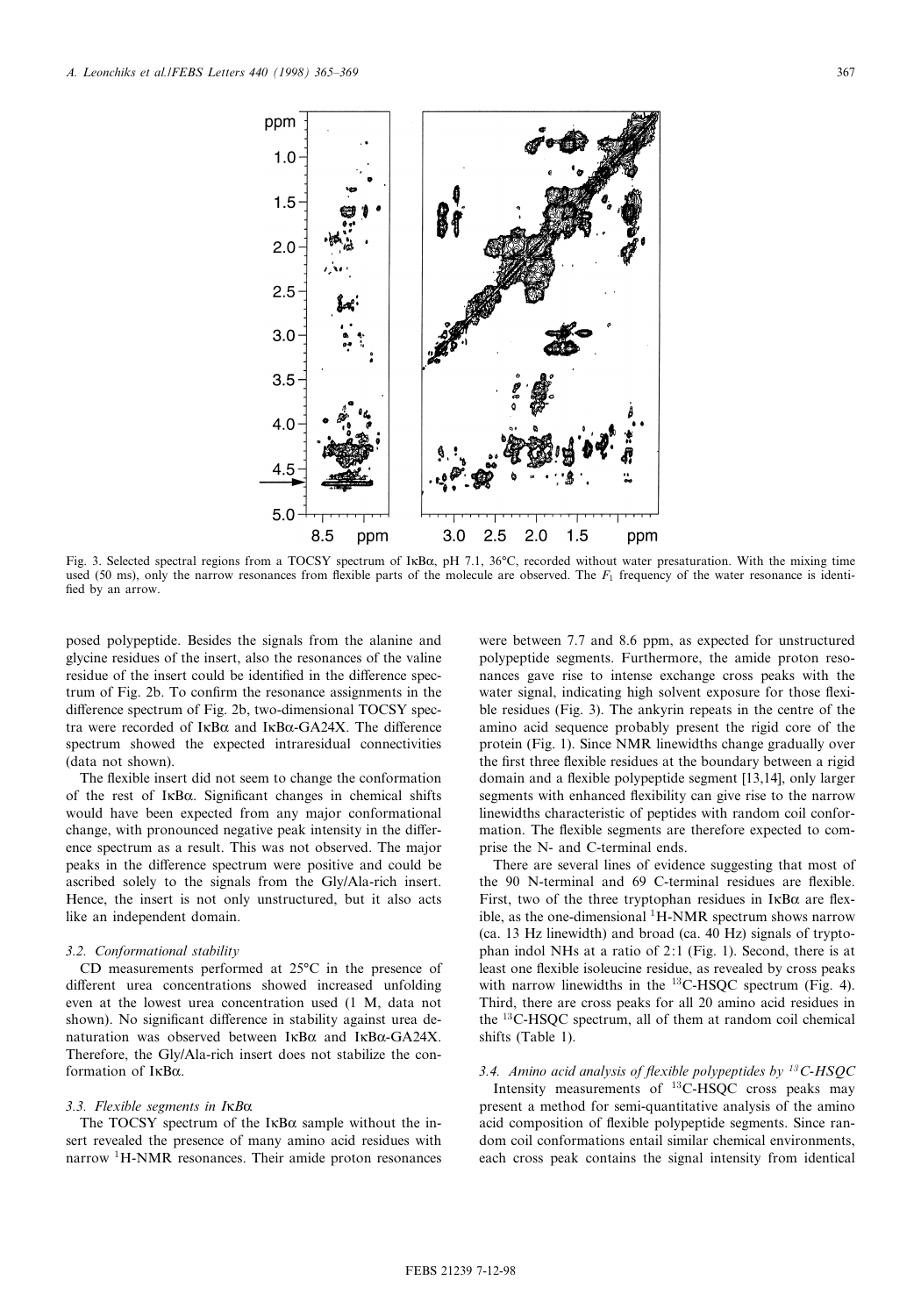

Fig. 4. Part of a <sup>13</sup>C-HSOC spectrum recorded with an 0.4 mM solution of IkB $\alpha$ , pH 7.1, 36°C. The cross peaks are labeled with the single letter amino acid code and the position of the respective CH group in the amino acid side chain. For example, L $\beta$  identifies the cross peak of the  $C<sup>β</sup>H<sub>2</sub>$  groups of leucine residues. Circles label the positions of cross peaks which were too weak to be observed at the plot level used. Stars identify cross peaks from low molecular weight impurities.

residues at different sequence positions. The contribution from residues in segments of defined three-dimensional conformation is relatively small, because their chemical shift distribution and relaxation rates are much larger. Since backbone resonances, including  $C^{\delta}H_2$  groups of proline, show a significant, sequence dependent spread in chemical shifts in random coil polypeptides [15], side chain resonances should be used for the evaluation whenever possible. A major problem arises from the fact that proton relaxation rates and, consequently, cross peak intensities are sensitive to the time scale of mobility. While backbone relaxation rates tend to be uniform [13,14,16], increased mobility is usually observed towards the ends of amino acid side chains, with a concomitant increase in signal intensities of the corresponding <sup>13</sup>C-HSQC cross peaks. To minimize the bias from this effect,  $C^{\beta}H_2$  resonances were used for the present analysis whenever possible.

Volume integration of the cross peaks yielded the amino acid distribution shown in Table 1. Using the isoleucine  $C^{\beta}H$  cross peak as a reference and assuming that it originates from a single flexible isoleucine residue, the total cross peak intensity observed in the spectrum corresponds to over 80 flexibly disordered residues. This number presents a lower limit, because both isoleucine residues in the N- and C-terminal segments may be flexible.

Hardly any cross peak intensity was observed for the His-tag and the cross peaks from the aromatic residues and cysteines were weak. Since the  $pK_a$  of His side chains is near neutral pH and the protein samples were measured at pH 7.1, the cross peaks from the histidine residues may have been broadened beyond detection by chemical exchange between charged and uncharged side chains. Quite generally,  $C^{\beta}H_2$  cross peaks from Tyr, Phe, Trp and Cys tend to be weak in  $^{13}$ C-HSQC spectra of proteins. For the other amino acid residues, the error is estimated to be about 50%.

### 4. Discussion

The present data unambiguously show that a Gly/Ala-rich insert in  $I\kappa B\alpha$  assumes a flexible random coil conformation in solution and that its presence does not increase the stability of  $I$ <sub>K</sub>B $\alpha$  against denaturation. These results exclude a structural effect of the Gly/Ala-rich segment which might have been expected if the Gly/Ala-rich insert served as a physical protection against unfolding. Instead Gly/Ala-rich polypeptide segments may serve as signal peptides, protecting ubiquitinated proteins against proteasomal degradation by interaction with some yet unknown receptor.